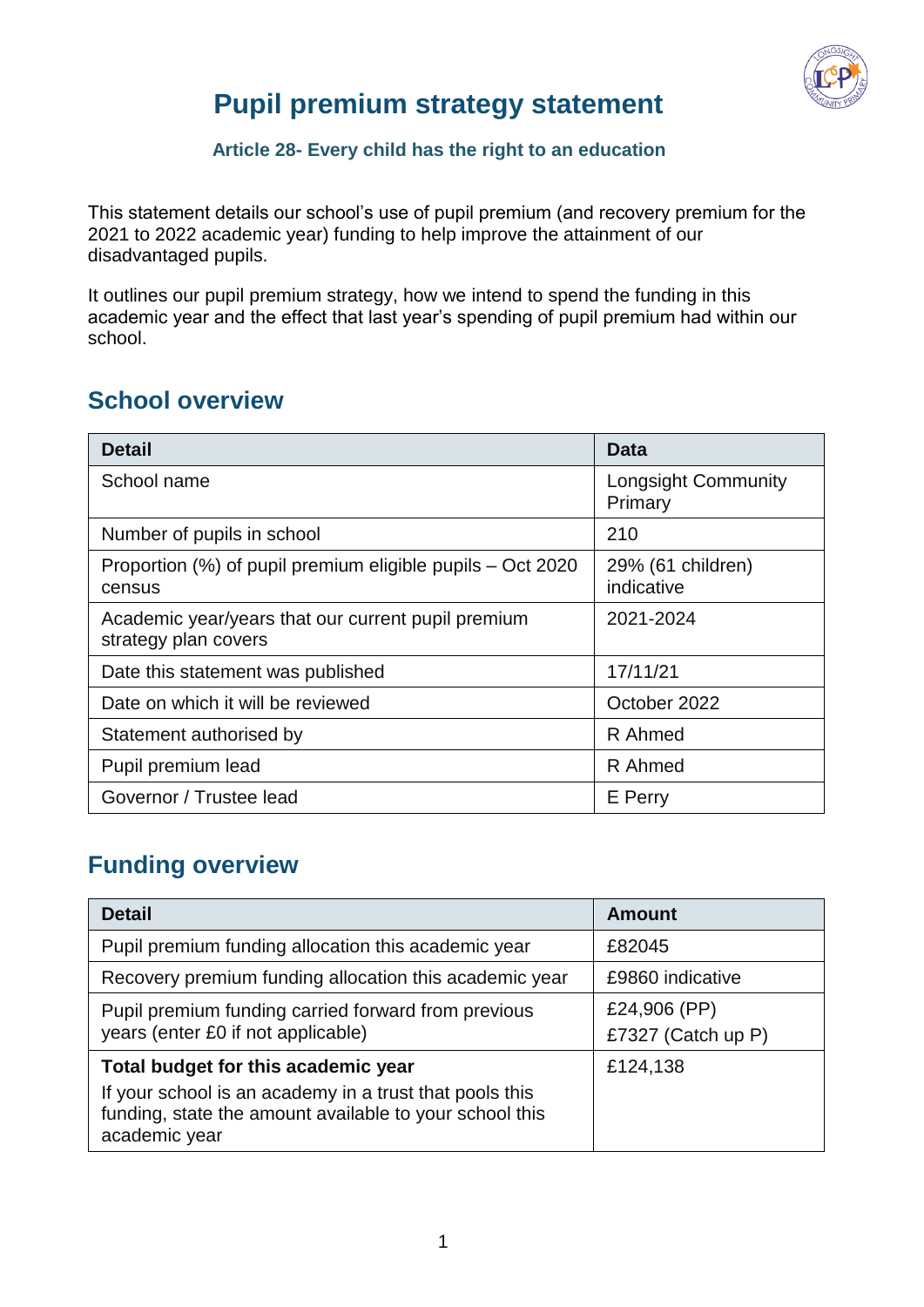

# **Part A: Pupil premium strategy plan**

#### **Statement of intent**

- Carefully ring fence the funding so that we always spend it on the target group of pupils
- Never confused eligibility for the Pupil Premium with low ability, and focus on supporting disadvantaged pupils to achieve the their full potential
- Draw on research evidence (such as the Sutton Trust toolkit4; and Education Endowment Foundation) and evidence from our experience to allocate the funding to the activities that are most likely to have an impact on improving achievement
- To raise achievement (attainment and progress) of all pupils eligible for Pupil Premium so that their performance is narrowing the gap with their non-Pupil Premium peers nationally.
- Thoroughly analyse and monitor underachieving Pupil Premium pupils in English (reading and writing) and; mathematics to identify children making less than expected progress
- Know the importance of ensuring that all first quality day-to-day teaching meets the needs of each learner, rather than relying on interventions to compensate for teaching that is less than good
- Use achievement data frequently to monitor interventions or techniques to ensure the gap for attainment and progress is narrowed for disadvantaged pupils
- Deliver ongoing CPD for Teaching Assistants to ensure a consistent and robust approach to interventions is followed
- Systematically focus on giving pupils clear, useful feedback about their work, and ways that they can improve it. Thus ensuring children become active independent learners
- Ensure that a designated senior leader has a clear overview of how the funding is being allocated and to monitor and review the impact on disadvantaged pupils

### **Challenges**

This details the key challenges to achievement that we have identified among our disadvantaged pupils.

| <b>Challenge</b><br>number | <b>Detail of challenge</b>                                                                                                                   |
|----------------------------|----------------------------------------------------------------------------------------------------------------------------------------------|
|                            | Low attainment Year 1, Reading, Writing and Maths.                                                                                           |
| 2                          | Low attainment in Year 6, Reading, Writing and Maths.                                                                                        |
| 3                          | Baseline assessments are showing gaps in most year groups.<br>Year 1 Maths<br>Year 2 Reading and writing<br>Year 3 Writing<br>Year 4 Reading |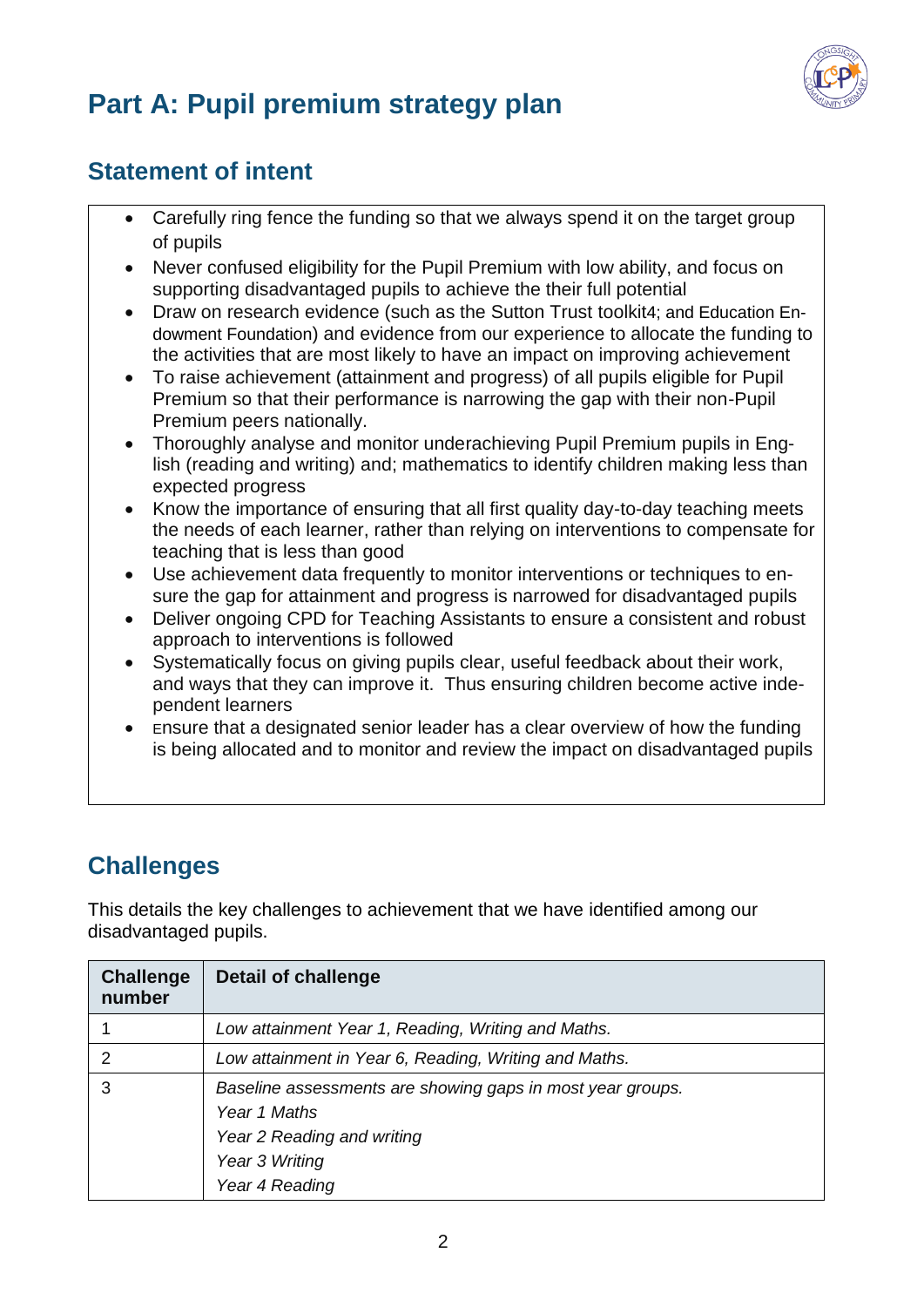

| Year 5 Maths                                                                                                                                                                  |
|-------------------------------------------------------------------------------------------------------------------------------------------------------------------------------|
| Year 6 Writing and Maths                                                                                                                                                      |
| Due to disrupted learning, disadvantaged SEND children require intense<br>support to make good progress in terms of their small step targets and long<br>term SEND objectives |
| 25% of disadvantaged children are also SEND and the attendance of a<br>number of these children is low.                                                                       |

#### **Intended outcomes**

This explains the outcomes we are aiming for **by the end of our current strategy plan**, and how we will measure whether they have been achieved.

| <b>Intended outcome</b>                                                                                                           | <b>Success criteria</b>                                                     |
|-----------------------------------------------------------------------------------------------------------------------------------|-----------------------------------------------------------------------------|
| To narrow the gap in the above year groups                                                                                        | Outcomes of disadvantaged children in Year                                  |
| to be in line with the peers.                                                                                                     | 1 and 6 meets our overall target.                                           |
| That disadvantaged SEND children make<br>good progress in relation to their small steps<br>targets and long term SEND objectives. | Targeted children reviews and outcomes<br>show good progress had been made. |
| To ensure attendance is in line or above non-                                                                                     | Attendance of disadvantaged children are in                                 |
| disadvantaged peers.                                                                                                              | line with or above the rest of the cohort                                   |
| That disadvantaged children have full access                                                                                      | 60% or more of disadvantaged children                                       |
| to the enrichment and extra-curricular                                                                                            | access afterschool clubs and take part in all                               |
| curriculum.                                                                                                                       | trips and enrichment events                                                 |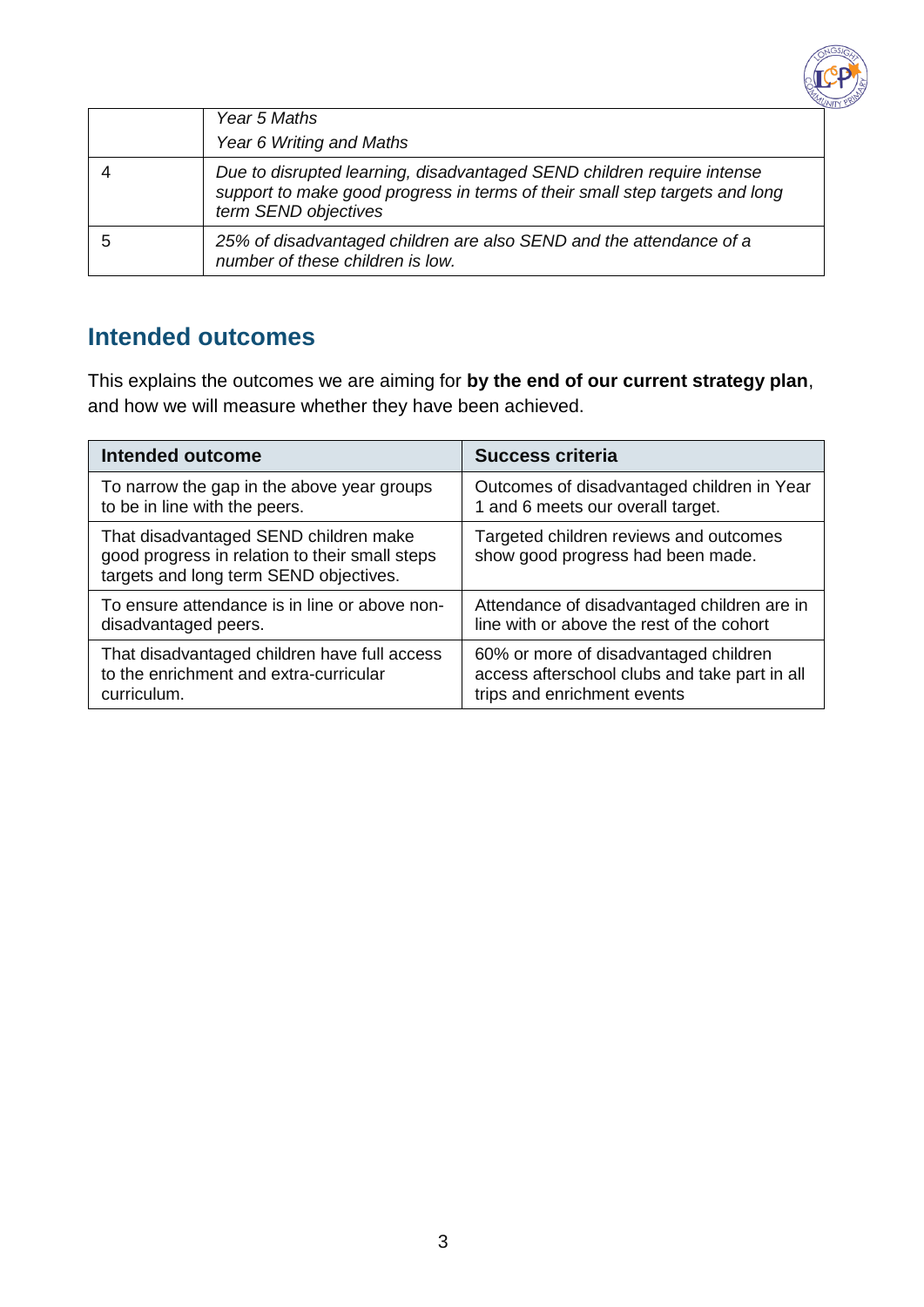

Activity in this academic year

This details how we intend to spend our pupil premium (and recovery premium funding) **this academic year** to address the challenges listed above.

#### **Teaching (for example, CPD, recruitment and retention)**

Budgeted cost: £ *51,724 salaried cost*

| <b>Activity</b>                                                                                                                                                                                                                                                                                                                                                                                                                                                                  | <b>Intended Impact</b>                                                                                                                                                                                                            | <b>Challenge</b><br>number(s)<br>addressed |
|----------------------------------------------------------------------------------------------------------------------------------------------------------------------------------------------------------------------------------------------------------------------------------------------------------------------------------------------------------------------------------------------------------------------------------------------------------------------------------|-----------------------------------------------------------------------------------------------------------------------------------------------------------------------------------------------------------------------------------|--------------------------------------------|
| Implement 3 year Voice 21 programme.<br>Each stage will last for a year and<br>containing a carefully-constructed blend of<br>professional development and bespoke<br>support. We will work with our oracy<br>teaching and learning experts from Voice<br>21 to identify and address your specific<br>needs and ambitions for oracy, both in<br>classrooms and across school, supporting<br>us to meet the Oracy<br>Benchmarks. (£7500)                                          | To improve speaking, fluency,<br>vocabulary and hence reading and<br>writing across all year groups.                                                                                                                              | $1 - 3$                                    |
| Use of school PE coaches to increase the<br>amount of physical activity opportunities<br>for all children with a focus on<br>disadvantaged children. Clubs will be<br>80% sport focused (£44224)                                                                                                                                                                                                                                                                                 | To increase the amount of physical<br>activity opportunities for all children. To<br>ensure that children are accessing high<br>quality extracurricular sports activities<br>that may not be available to them<br>outside school. | $\overline{4}$                             |
| Book scrutinies to take place to monitor the<br>level of challenge disadvantaged children<br>are experiencing and ensuring high expec-<br>tations across all subjects.                                                                                                                                                                                                                                                                                                           | That disadvantaged children are held<br>back by low expectation and that<br>lessons and work is pitched so that<br>good or better progress is made.                                                                               | $1 - 3$                                    |
| To create an effective learning environment<br>to improve the learning outcomes of PP<br>and PP with SEND.<br>Working walls are used effectively<br>$\bullet$<br>and reflect current working<br>Embed RRSA displays that are<br>٠<br>child-centred<br>Visual timetables are used daily<br>$\bullet$<br>Growth Mindset displays to de-<br>$\bullet$<br>velop behaviour for learning<br>Additional table/class resources<br>are available and directed to chil-<br>dren with SEND. | That the learning environment is<br>conducive to independent learning,<br>increased pace of learning, better<br>interaction with peers and good or<br>better progress.                                                            | $1 - 3$                                    |
| To undertake learning walks with a focus<br>on disadvantaged children.                                                                                                                                                                                                                                                                                                                                                                                                           | Disadvantaged children are making<br>good or better progress in class and<br>their books evidence good progress.                                                                                                                  | $1 - 3$                                    |
| Pupil progress meeting action plans with a<br>focus on disadvantaged children.                                                                                                                                                                                                                                                                                                                                                                                                   | Targeted support for disadvantaged<br>children is timely and has a positive<br>impact on progress.                                                                                                                                | $1 - 3$                                    |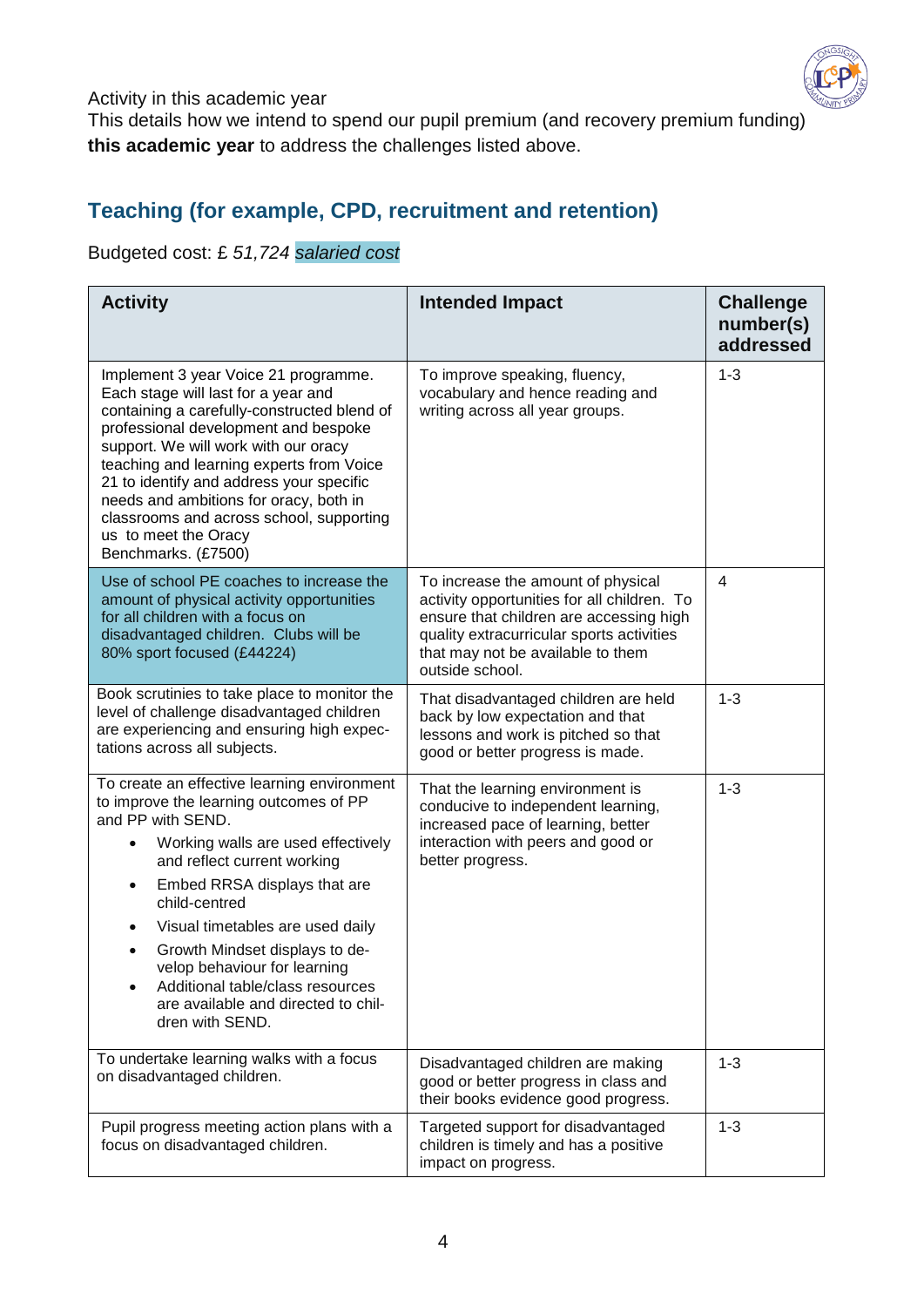

Outdoor Learning (OL) lead to complete training and deliver training and sample lessons to all staff and support outdoor learning activities going forward

That children use the outdoor space developing their creativity, problemsolving, independence and confidence. 1-4

#### **Targeted academic support (for example, tutoring, one-to-one support structured interventions)**

Budgeted cost: £ £41,903

| <b>Activity</b>                                                                                                                                                                                                                                                           | <b>Intended Impact</b>                                                                                                                                                                                                                 | <b>Challenge</b><br>number(s)<br>addressed |
|---------------------------------------------------------------------------------------------------------------------------------------------------------------------------------------------------------------------------------------------------------------------------|----------------------------------------------------------------------------------------------------------------------------------------------------------------------------------------------------------------------------------------|--------------------------------------------|
| To implement the School<br>Led tutoring programme<br>to support children who<br>require catch up following<br>COVID disruption.                                                                                                                                           | That targeted children make good or better progress and<br>narrow the gaps in learning due to COVID closures and<br>disrupted learning time. The focus of the gaps will be<br>reading, writing and maths.                              | $1 - 3$                                    |
| Teacher led targeted<br>small group PM tuition<br>supported by Junior Jam<br>(Catch up/recovery<br>premium)                                                                                                                                                               | That targeted children make good or better progress and<br>narrow the gaps in learning due to COVID closures and<br>disrupted learning time. The focus of the gaps will be<br>reading, writing and maths                               | $1 - 3$                                    |
| Targeted disadvantaged<br>pupils to have regular<br>reading, phonics, writing<br>and maths intervention.<br>Regular monitoring of<br>intervention groups or 1-<br>1 to ensure quality of<br>delivery to inform next<br>steps.                                             | Targeted children in both KS1 and those who did not<br>pass the phonics screener in KS1 make good or better<br>progress in reading and phonics.                                                                                        | $1 - 3$                                    |
| To use our Nurture<br>Room to provide a safe,<br>predictable and<br>structured space to<br>further the child with their<br>emotional and social<br>development.                                                                                                           | That SEND and children who require additional SEMH<br>or Language and Communication support have access<br>to high quality provision and make progress in relations<br>to their small step targets.                                    | $\overline{4}$                             |
| TAs to deliver small<br>group intervention to<br>reinforce classroom<br>learning.                                                                                                                                                                                         | Children who may have not fully understood or made<br>progress in core subject sessions will make progress<br>once learning has been reinforced.                                                                                       | $1 - 3$                                    |
| TAs will be working one-<br>to-one with a Year 1<br>children using the Fischer<br><b>Family trust literacy</b><br>programme (FFT). This is<br>targeted children who do<br>not have the skills to<br>access group<br>programmes. 15-20<br>minutes daily for 10-20<br>weeks | The aim with FFT Wave 3 is to accelerate learning so<br>that each child makes enough progress in reading and<br>writing in order to access a group intervention and/or<br>continue to progress through whole class /group<br>teaching. | $1 - 3$                                    |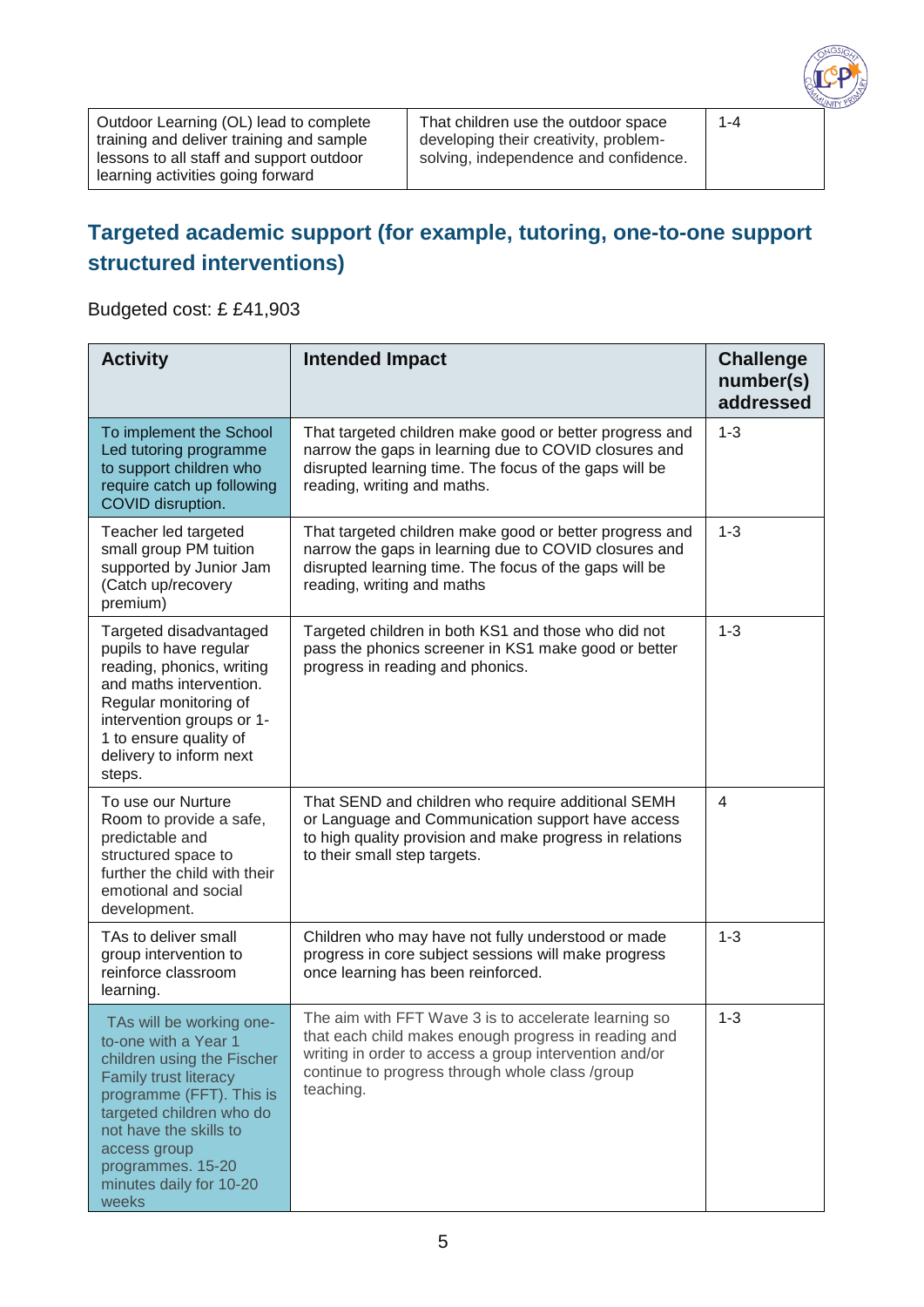

#### **Wider strategies (for example, related to attendance, behaviour, wellbeing)**

Budgeted cost: £ 31,959

| <b>Activity</b>                                                                                                                                                              | <b>Intended Impact</b>                                                                                                                                                                                                                                                                                                                                                                                                                                                                                                                                                                  | <b>Challenge</b><br>number(s)<br>addressed |
|------------------------------------------------------------------------------------------------------------------------------------------------------------------------------|-----------------------------------------------------------------------------------------------------------------------------------------------------------------------------------------------------------------------------------------------------------------------------------------------------------------------------------------------------------------------------------------------------------------------------------------------------------------------------------------------------------------------------------------------------------------------------------------|--------------------------------------------|
| To develop a well-being<br>strategy for children that<br>will support their health<br>and well-being both in<br>school and at home.                                          | Promote positive mental and emotional wellbeing<br>$\bullet$<br>by providing information and support.<br>Create a shared understanding of all aspects of<br>mental health<br>Enable those with mental health related issues to<br>$\bullet$<br>self-disclose and seek support in a safe confiden-<br>tial manner.<br>Offer guidance and strategies, along with the sup-<br>$\bullet$<br>port of our Mental Health First Aider, to support<br>pupils and staff to be mentally healthy.<br>Create a culture to support and maintain positive<br>$\bullet$<br>mental health and wellbeing. | $1 - 3$                                    |
| <b>Ensure that extra-</b><br>curricular activities are<br>offered to disadvantaged<br>children, to support their<br>physical and learning<br>needs and support<br>creativity | To help children to develop their social skills<br>$\bullet$<br>and learn how to work in a team to achieve a<br>shared goal.<br>To allow children the opportunity to explore dif-<br>$\bullet$<br>ferent areas of interest, increase self-confi-<br>dence, build leadership skills and improve<br>learning outcomes.                                                                                                                                                                                                                                                                    | $1 - 3$                                    |
| Family Support worker -<br>Well-Being worker to sup-<br>port behaviour/Breakfast<br>Club and lunchtime provi-<br>sion and parents                                            | The disadvantaged children have a nutritious break-<br>$\bullet$<br>fast so they are ready for the school day<br>Children and families who are experiencing long- or<br>$\bullet$<br>short-term difficulties access emotional and practical<br>help and advice.<br>Relationships built mean that children are confident<br>$\bullet$<br>attending school every day and making good pro-<br>gress and that families are able to support their chil-<br>dren and access support for themselves.                                                                                           | $\overline{4}$                             |
| Implement an effective<br>parental engagement<br>plan focusing on home<br>learning. Behaviour<br>support, mental health<br>and well-being and<br>healthy lifestyles.         | Children feel connected to their parents/carers, fami-<br>$\bullet$<br>lies and communities Children feel safe, secure, sup-<br>ported and are ready to learn.<br>Parents/carers supported by the school and other<br>$\bullet$<br>agencies, they feel connected to their child and more<br>prepared to support their child.                                                                                                                                                                                                                                                            | $1 - 5$                                    |
| Daily attendance<br>monitoring and fortnightly<br>PA monitoring. Plans and<br>support and rewards for<br>disadvantaged children                                              | That children attendance school regularly and<br>$\bullet$<br>are in line or above the whole cohort.<br>That children have positive relationships with<br>$\bullet$<br>adults and are motivated to learn<br>Swift action prevents children becoming a<br>$\bullet$<br>persistent absentee.                                                                                                                                                                                                                                                                                              | 5                                          |
| All children who require<br>uniform or school wear                                                                                                                           | Children feel confident attending school and their uni-<br>$\bullet$<br>form needs are met.                                                                                                                                                                                                                                                                                                                                                                                                                                                                                             | 5                                          |